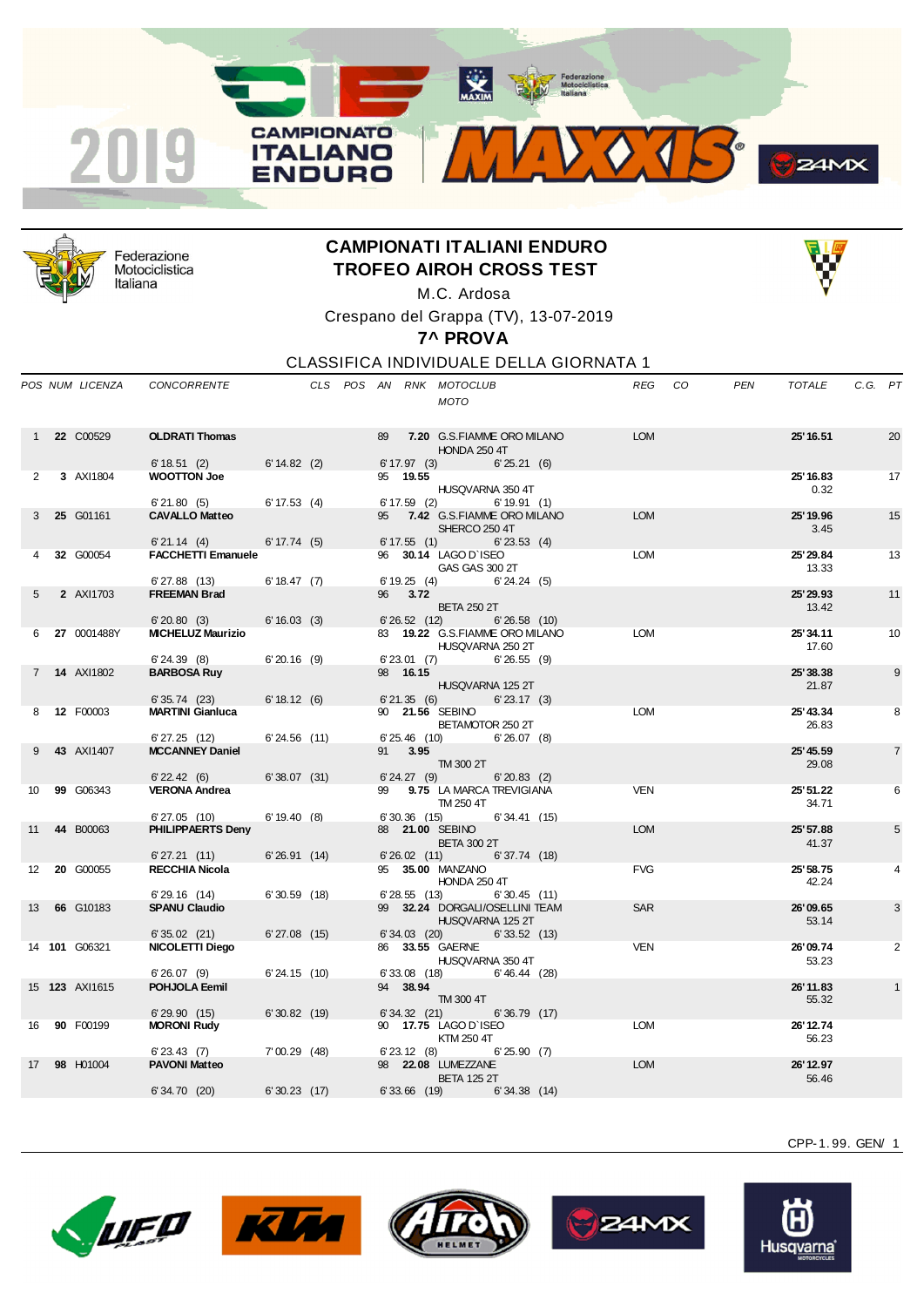MAXIM Pederazione

MIDOJS

**CAMPIONATO** 

**ITALIANO** 

**ENDURO** 

2019

|    | POS NUM LICENZA  | CONCORRENTE                              |                |    |  |                 | CLS POS AN RNK MOTOCLUB                                         |                   |                                       | REG CO     | PEN | TOTALE                | C.G. PT |  |
|----|------------------|------------------------------------------|----------------|----|--|-----------------|-----------------------------------------------------------------|-------------------|---------------------------------------|------------|-----|-----------------------|---------|--|
|    |                  |                                          |                |    |  |                 | <b>MOTO</b>                                                     |                   |                                       |            |     |                       |         |  |
|    |                  |                                          |                |    |  |                 |                                                                 |                   |                                       |            |     |                       |         |  |
|    |                  |                                          |                |    |  |                 |                                                                 |                   |                                       |            |     |                       |         |  |
| 18 | 26 100051        | <b>BRUSCHI Nicolo'</b>                   |                |    |  |                 | 94 <b>44.72 PAVIA</b><br>HONDA 300 4T                           |                   |                                       | <b>LOM</b> |     | 26'21.53<br>1'05.02   |         |  |
|    |                  | 6'38.70 (30)                             | 6'33.25(22)    |    |  |                 | 6'33.07 (17)                                                    | 6'36.51(16)       |                                       |            |     |                       |         |  |
| 19 | 10 G02676        | <b>SORECA Davide</b>                     |                |    |  |                 | 95 13.08 VITTORIO ALFIERI                                       |                   |                                       | <b>PIE</b> |     | 26'21.71              |         |  |
|    |                  | 6'33.92(18)                              | 6'26.76(13)    |    |  | 6'37.54(24)     | HONDA 300 4T                                                    | $6'$ 43.49 $(22)$ |                                       |            |     | 1'05.20               |         |  |
| 19 | 83 G12432        | <b>BATTIG Alessandro</b>                 |                |    |  |                 | 92 <b>20.91 TRIESTE</b>                                         |                   |                                       | <b>FVG</b> |     | 26' 21.71             |         |  |
|    |                  |                                          |                |    |  |                 | GAS GAS 300 2T                                                  |                   |                                       |            |     | 1'05.20               |         |  |
| 21 | 91 F00821        | 6'46.23(35)<br><b>MONTANARI Tommaso</b>  | 6'33.50(23)    |    |  |                 | 6'30.79 (16)<br>91 30.48 SEBINO                                 | 6'31.19(12)       |                                       | <b>LOM</b> |     | 26'26.22              |         |  |
|    |                  |                                          |                |    |  |                 | KTM 125 2T                                                      |                   |                                       |            |     | 1'09.71               |         |  |
| 22 | 7 G05285         | 6'36.09(25)<br><b>SPANDRE Mirko</b>      | 6'29.49(16)    |    |  |                 | 6' 35.07 (23) 6' 45.57 (27)<br>96 35.78 SEBINO/KTM SISSI RACING |                   |                                       | LOM        |     | 26' 27.06             |         |  |
|    |                  |                                          |                |    |  |                 | KTM 350 4T                                                      |                   |                                       |            |     | 1' 10.55              |         |  |
|    |                  | 6'36.91 (27)                             | 6'34.00(25)    |    |  |                 | $6'34.39$ (22) $6'41.76$ (19)                                   |                   |                                       |            |     |                       |         |  |
|    | 23 102 G00338    | DA CANAL Roberto                         |                |    |  |                 | 93 46.17 ARSIE<br>HONDA 250 4T                                  |                   |                                       | <b>VEN</b> |     | 26' 33.69<br>1' 17.18 |         |  |
|    |                  | 6'31.58(17)                              | 6'33.91(24)    |    |  |                 | $6'$ 43.55 (27) $6'$ 44.65 (23)                                 |                   |                                       |            |     |                       |         |  |
| 24 | <b>70 100111</b> | <b>MANCUSO Giuliano</b>                  |                |    |  |                 | <b>BETA 250 2T</b>                                              |                   | 96 38.16 MOTOCLUB DELLO STRETTO ME    | <b>SIC</b> |     | 26'36.56<br>1'20.05   |         |  |
|    |                  | 6'37.03 (28)                             | 6'32.99(21)    |    |  |                 | $6' 41.32$ (26) $6' 45.22$ (25)                                 |                   |                                       |            |     |                       |         |  |
| 25 | 24 M03596        | <b>SCARPELLI Niccolo'</b>                |                |    |  |                 | 91 <b>40.33 PAVIA</b>                                           |                   |                                       | <b>LOM</b> |     | 26'38.76              |         |  |
|    |                  | 6' 34.55 (19)                            | 6'34.33(26)    |    |  |                 | KTM 250 4T<br>$6' 44.55$ (29)                                   | 6' 45.33 (26)     |                                       |            |     | 1'22.25               |         |  |
| 26 | 60 B01662        | <b>MARCOTULLI Luca</b>                   |                |    |  |                 | 89 35.59 TRIAL DAVID FORNAROLI                                  |                   |                                       | EMI        |     | 26' 40.51             |         |  |
|    |                  |                                          |                |    |  |                 | GAS GAS 300 2T                                                  |                   |                                       |            |     | 1'24.00               |         |  |
| 27 | 38 L01315        | 6' 42.24 (33)<br><b>MORETTINI Manolo</b> | 6'35.46(27)    |    |  |                 | 6'40.01 (25)                                                    | $6'$ 42.80 $(21)$ | 01 38.81 BERGAMO/SC. PONTE NOSSA MC B | <b>LOM</b> |     | 26' 40.64             |         |  |
|    |                  |                                          |                |    |  |                 | KTM 125 2T                                                      |                   |                                       |            |     | 1'24.13               |         |  |
|    | 28 103 M01743    | 6'36.02(24)<br><b>GOGGIA Sonny</b>       | 6'37.56(30)    |    |  | 6' 44.61 (30)   | 94 61.97 SEBINO                                                 | $6' 42.45$ (20)   |                                       | <b>LOM</b> |     | 26' 43.04             |         |  |
|    |                  |                                          |                |    |  |                 | HUSQVARNA 300 2T                                                |                   |                                       |            |     | 1'26.53               |         |  |
|    |                  | 6'36.44(26)                              | 6'37.06(28)    |    |  |                 | 6'44.40 (28)                                                    | $6' 45.14$ (24)   |                                       |            |     |                       |         |  |
| 29 | 13 0001191Y      | <b>MONNI Manuel</b>                      |                |    |  |                 | 84 26.44 G.S.FIAMME ORO MILANO<br><b>BETA 300 2T</b>            |                   |                                       | <b>LOM</b> |     | 26'50.91<br>1'34.40   |         |  |
|    |                  | 6'30.81(16)                              | $6'32.28$ (20) |    |  | $6' 47.85$ (32) |                                                                 | 6'59.97(34)       |                                       |            |     |                       |         |  |
| 30 | <b>94 N01373</b> | <b>FABRIS Riccardo</b>                   |                | 2T |  |                 | 02 75.09 GAERNE                                                 |                   |                                       | <b>VEN</b> |     | 26' 57.68             |         |  |
|    |                  | 6'38.94(31)                              | 6'37.31(29)    |    |  |                 | KTM 125 2T<br>$6' 47.30 (31)$ $6' 54.13 (30)$                   |                   |                                       |            |     | 1' 41.17              |         |  |
| 31 | <b>53 S00913</b> | <b>CRISTINI Simone</b>                   |                |    |  |                 | 01 64.73 LAGO D'ISEO                                            |                   |                                       | <b>LOM</b> |     | 27' 11.15             |         |  |
|    |                  | $6'40.81$ (32) $6'44.86$ (32)            |                |    |  |                 | KTM 125 2T<br>6'53.59 (29) 6'53.59 (29)                         |                   |                                       |            |     | 1'54.64               |         |  |
| 32 | 34 G02063        | <b>ULISSI Federico</b>                   |                |    |  |                 | 86 67.05 OSTRA                                                  |                   |                                       | <b>MAR</b> |     | 27' 25.89             |         |  |
|    |                  |                                          |                |    |  |                 | KTM 350 4T                                                      |                   |                                       |            |     | 2'09.38               |         |  |
| 33 | 39 0002085Z      | 6'47.84 (37)<br><b>GUARNERI Davide</b>   | 6' 48.38 (34)  |    |  |                 | 6' 52.59 (35) 6' 57.08 (32)<br>85 10.96 SEBINO                  |                   |                                       | <b>LOM</b> |     | 27' 26.66             |         |  |
|    |                  |                                          |                |    |  |                 | <b>HONDA 250 4T</b>                                             |                   |                                       |            |     | 2' 10.15              |         |  |
|    | 30 G00225        | 7'05.23(58)<br><b>MARINI Thomas</b>      | 6'26.20 (12)   |    |  |                 | $6'29.32$ (14) $7'25.91$ (58)<br>97 35.00 SAN MARINO            |                   |                                       | <b>MAR</b> |     | 27' 27.67             |         |  |
| 34 |                  |                                          |                |    |  |                 | <b>BETA 300 2T</b>                                              |                   |                                       |            |     | 2' 11.16              |         |  |
|    |                  | 6' 45.35 (34)                            | 6'46.26(33)    |    |  | 6'51.87(33)     |                                                                 | 7'04.19 (37)      |                                       |            |     |                       |         |  |
| 35 | 51 L00575        | <b>TRAINI Jacopo</b>                     |                |    |  |                 | 98 66.92 OSTRA<br><b>BETA 125 2T</b>                            |                   |                                       | <b>MAR</b> |     | 27' 34.76<br>2' 18.25 |         |  |
|    |                  | 6' 47.41 (36)                            | $6'51.68$ (37) |    |  | 6'57.05(38)     |                                                                 | 6'58.62(33)       |                                       |            |     |                       |         |  |
|    | 36 106 F01212    | <b>GABRIELLI Matteo</b>                  |                |    |  |                 | 91 71.25 PINO MEDEOT<br>HUSQVARNA 300 2T                        |                   |                                       | <b>FVG</b> |     | 27' 37.70             |         |  |
|    |                  | $6'$ 48.13 (38)                          | $6'50.27$ (36) |    |  | 6'55.97(37)     |                                                                 | 7' 03.33 (35)     |                                       |            |     | 2'21.19               |         |  |
| 37 | 80 F00408        | <b>MORI Niccolo</b>                      |                |    |  |                 | 91 36.32 TRIAL DAVID FORNAROLI                                  |                   |                                       | EMI        |     | 27' 39.73             |         |  |
|    |                  | 7'02.15(54)                              | 6' 48.56 (35)  |    |  | 6'52.59(35)     | <b>BETA 250 2T</b>                                              | 6'56.43(31)       |                                       |            |     | 2' 23.22              |         |  |
| 38 | 16 R00588        | <b>ZILLI Enrico</b>                      |                |    |  |                 | 99 33.28 PAVIA/OSELLINI TEAM                                    |                   |                                       | <b>LOM</b> |     | 27' 54.21             |         |  |
|    |                  |                                          |                |    |  |                 | HUSQVARNA 350 4T                                                |                   |                                       |            |     | 2' 37.70              |         |  |
|    |                  | 6'50.67(42)                              | 6'54.82(43)    |    |  | 6'57.36(39)     |                                                                 | 7' 11.36 (43)     |                                       |            |     |                       |         |  |

CPP-1. 99. GEN/ 2

**B**Z4MX









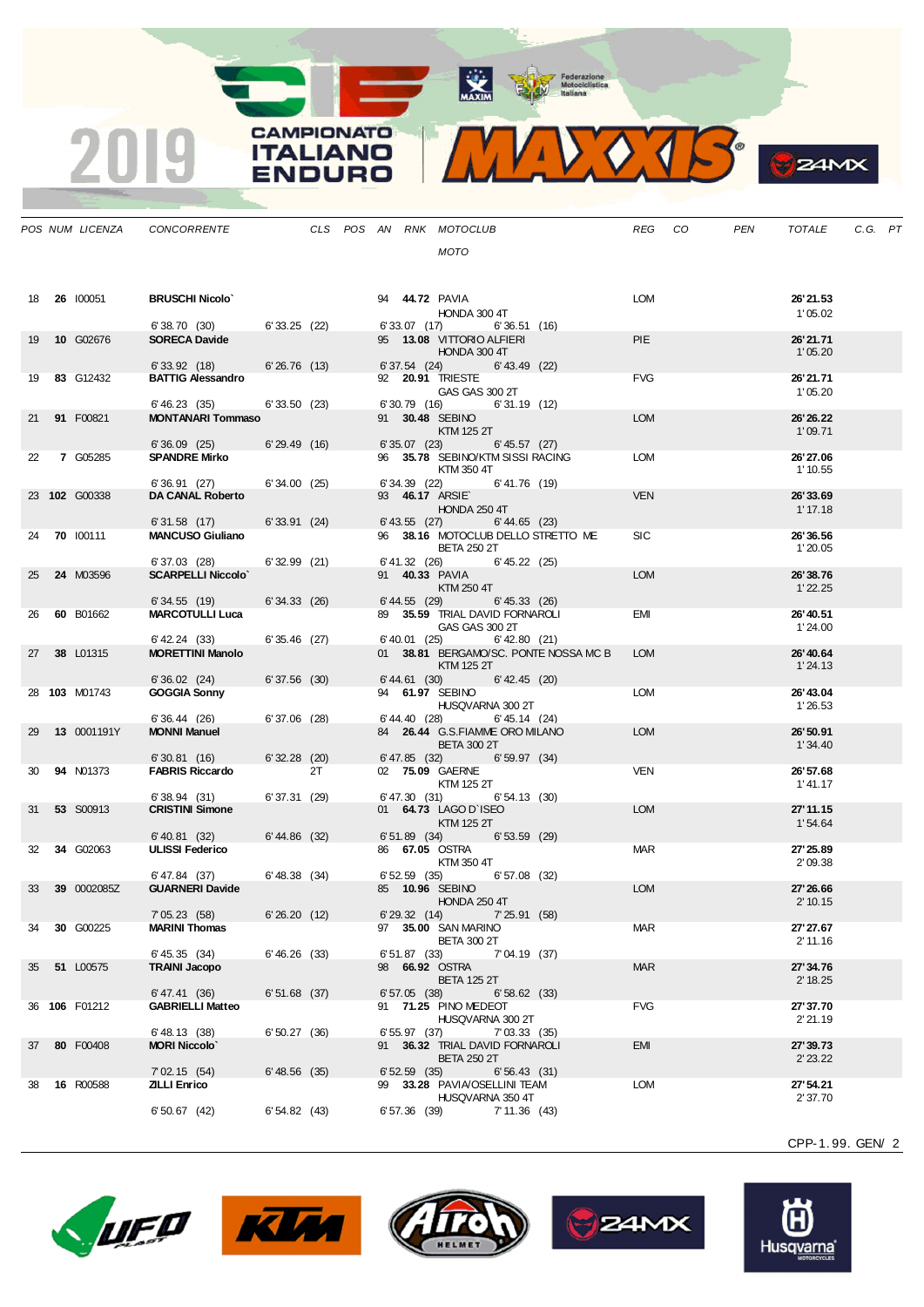CAMPIONATO **ITALIANO** 

JOURC



*POS NUM LICENZA CONCORRENTE CLS POS AN RNK MOTOCLUB REG CO PEN TOTALE C.G. PT MOTO* 39 **109** C00158 **REBELLATO Eric** 89 **78.07** GAERNE VEN **27'54.85** HUSQVARNA 250 4T 2' 38.34 6' 49.37 (40) 6' 53.15 (40) 7' 06.68 (47) 7' 05.65 (38) 40 **88** G05982 **BOLOGNA Marco** 96 **69.86** SICILIA RACING MOTORSPORT SIC **27'58.93 HONDA 250 4T** 6' 54.61 (45) 6' 53.90 (41) 7' 01.68 (41) 7' 08.74 (40) 41 **105** H01307 **BARATTO Alberto** 90 **71.14** GAERNE VEN **28'01.00** HUSQVARNA 350 4T<br>  $7' 03.86' (42)$ <br>  $7' 08.29' (39)$ 6' 56.48 (48) 6' 52.37 (39) 7' 03.86 (42) 7' 08.29 (39) 42 **108** L01338 **CAILOTTO Francesco** 92 **73.44** GAERNE VEN **28'07.59** HUSQVARNA 250 2T 2' 51.08 6' 48.31 (39) 6' 59.79 (47) 7' 07.94 (49) 7' 11.55 (44)<br>
GRIGIS Matteo 0 01 70.97 SEBINO 43 **69** L01586 **GRIGIS Matteo** 01 **70.97** SEBINO LOM **28'10.62** HUSQVARNA 125 2T 6' 52.80 (43) 6' 54.30 (42) 7' 06.50 (46) 7' 17.02 (50)<br> **BRUNENGO Igor** 98 64.34 GRANOZZO CON MONTIC 44 **17** M03590 **BRUNENGO Igor** 98 **64.34** GRANOZZO CON MONTICELLO PIE **28'10.90** BETA 125 2T<br>
7 06.99 (48) 7'04.09 (36) 6' 53.83 (44) 7' 05.99 (56) 7' 06.99 (48) 7' 04.09 (36) 45 **19** M01918 **BERNINI Lorenzo** 2T 02 **94.53** BERGAMO/SC. PONTE NOSSA MC B LOM **28'10.91** KTM 125 2T 6' 55.92 (46) 6' 52.11 (38) 7' 09.41 (52) 7' 13.47 (47)<br>
GIACCHERO Andrea 94 72.67 AZEGLIO 46 **107** L01532 **GIACCHERO Andrea** 94 **72.67** AZEGLIO PIE **28'13.70** HUSQVARNA 350 4T<br>7' 04.44 (44) 7' 09.19 6' 56.82 (49) 7' 03.25 (51) 7' 04.44 (44) 7' 09.19 (41) 47 **45** L00256 **BONAZZI Giovanni** 00 **69.07** LAGO D`ISEO/KTM SISSI RACING LOM **28'29.65**  $KTM 250 4T$ <br> $7' 04.25$   $(43)$   $7' 28.45$   $(59)$ 6' 59.64 (50) 6' 57.31 (45)<br>BESAGNO Alberto 48 **47** N01619 **BESAGNO Alberto** 98 **78.90** INTIMIANO N. NOSEDA LOM **28'33.22** KTM 300 2T<br>7' 09.28 (51) 7' 12.96 (46) 3' 16.71 7' 07.96 (60) 7' 03.02 (50)<br> **BERRI Giorgio** 4T 49 **112** M01854 **BERRI Giorgio** 4T 94 **99.39** VALDISIEVE TOS **28'43.48** KTM 350 4T<br>4) 7' 12.35 (45) 7' 08.02 (61) 7' 10.66 (59) 7' 12.45 (54) 50 **6** T05503 **FILISETTI Luca** 2T 00 **105.68** BERGAMO/SC. PONTE NOSSA MC B LOM **28'49.41** KTM 250 2T<br>5) 7' 18.17 (51) 7' 11.92 (68) 7' 05.39 (55) 7' 13.93 (55)<br>**STACCIOLI Lorenzo** 97 **79.15** S 51 **4** I02966 **STACCIOLI Lorenzo** 97 **79.15** SEBINO LOM **28'50.19** HUSQVARNA 250 4T 3' 33.68<br>
7' 10.59 (53) 7' 16.32 (49) 7' 00.66 (52) 7' 22.62 (68) 7' 10.59 (53) 7' 16.32 (49) 52 **56** I03083 **GIUSTI Francesco** 2T 01 **91.14** PEGASO TOS **28'53.46** BETA 125 2T 3' 36.95 7' 04.82 (57) 7' 04.78 (54) 7' 25.58 (62) 7' 18.28 (53)<br>**SERVALLI Francesco** 2T 02 **98.78** SEBINO/KTM SISSI RACI 53 **67** L03666 **SERVALLI Francesco** 2T 02 **98.78** SEBINO/KTM SISSI RACING LOM **28'53.84**  $KTM$  125 2T<br> $7'$  17.53 (58) 7' 00.76 (53) 7' 15.26 (65) 7' 17.53 (58) 7' 20.29 (55)<br>**COLLOVIGH Pietro Enrico** 96 **81.80** TRIESTE 54 **110** G07482 **COLLOVIGH Pietro Enrico** 96 **81.80** TRIESTE FVG **28'55.70** SHERCO 300 4T 3' 39.19<br>
7' 16.55 (57) 7' 19.80 (54) 7' 09.29 (63) 7' 10.06 (58) 7' 16.55 (57) 7' 19.80 (54) 55 **54** 0001527Z **BELOTTI Andrea** 81 **69.68** LAGO D`ISEO LOM **28'55.88**  $KTM$  450 4T<br>7' 08.37 (50) 7' 04.36 (56) 7' 12.98 (62) 7' 08.37 (50) 7' 30.17 (60) 56 **74** L01587 **GRIGIS Thomas** 01 **86.29** SEBINO LOM **29'00.71** YAMAHA 125 2T 3' 44.20<br>
7' 05.52 (45) 7' 18.21 (52) 7' 11.39 (65) 7' 25.59 (70) 7' 05.52 (45) 7' 18.21 (52) 57 **104** P03494 **SILVI Silvestro** 98 **68.70** CARSOLI ENDURO ABR **29'01.39** BETA 250 2T<br>
7'22.39 (60) 7'25.16 (57) 3' 44.88 7' 00.22 (51) 7' 13.62 (63) 7' 22.39 (60) 7' 25.16 (57) 58 **81** M03644 **SEGANTINI Matteo** 4T 95 **90.65** CASTIGLION F.NO FABRIZIO MEO TOS **29'07.23** HUSQVARNA 350 4T 7' 14.56 (70) 7' 11.08 (61) 7' 18.93 (59) 7' 22.66 (56)<br>**FERRARI Matteo** 81 84.93 VALLE STAFFORA 59 **61** 000A1994 **FERRARI Matteo** 81 **84.93** VALLE STAFFORA LOM **29'13.10** BETAMOTOR 300 2T<br>15.96 (56) 7' 31.62 7' 11.58 (66) 7' 13.94 (64) 7' 15.96 (56) 7' 31.62 (61)

CPP-1. 99. GEN/ 3

 $24MX$ 









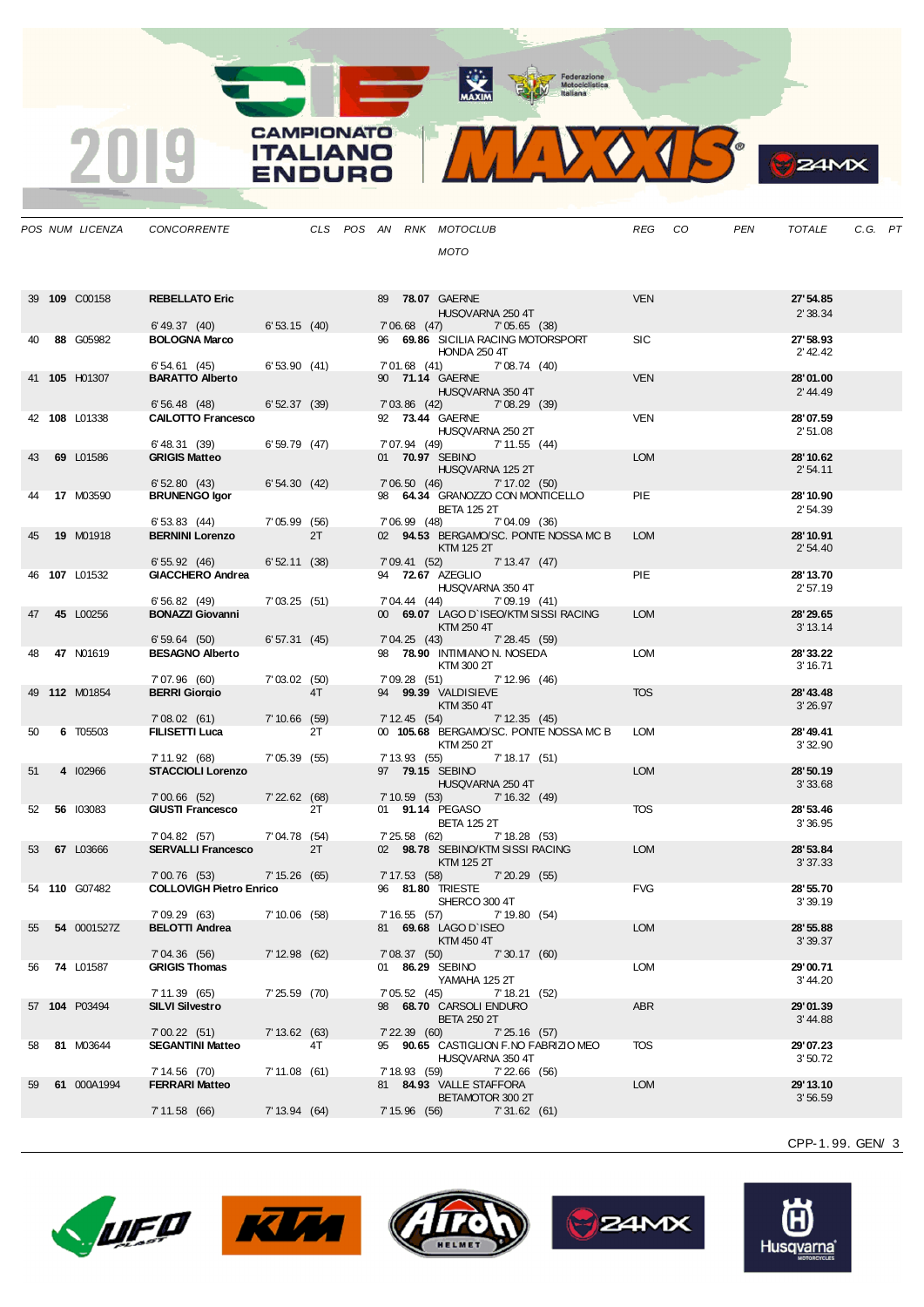MAXIM Pederazione

**CAMPIONATO** 

**ITALIANO** 

**ENDURO** 

2019



**B**zamx

|    |              | POS NUM LICENZA  | CONCORRENTE                                               |                |    |    |               | CLS POS AN RNK MOTOCLUB                                       | REG CO     |                                       | PEN | TOTALE                | C.G. PT |  |
|----|--------------|------------------|-----------------------------------------------------------|----------------|----|----|---------------|---------------------------------------------------------------|------------|---------------------------------------|-----|-----------------------|---------|--|
|    |              |                  |                                                           |                |    |    |               | MOTO                                                          |            |                                       |     |                       |         |  |
|    |              | 60 97 G00607     | <b>OTERI Gabriele</b>                                     |                | 4T |    |               | 99 79.07 SICILIA RACING MOTORSPORT<br>HONDA 300 4T            | <b>SIC</b> |                                       |     | 29' 25.48<br>4'08.97  |         |  |
| 61 |              | 36 G02783        | 7' 17.88 (72) 7' 04.13 (53)<br><b>MARTINELLI Maurizio</b> |                |    |    | 7' 29.72 (65) | 7'33.75 (63)<br>98 89.97 GARDONE V.T.<br>GAS GAS 250 2T       | <b>LOM</b> |                                       |     | 29' 37.09<br>4'20.58  |         |  |
|    |              | 62 115 U02257    | 7' 15.16 (71)<br><b>BORACCHI Claudio</b>                  | 7'10.69(60)    | 2T |    | 81 113.16 AMX | 7' 27.36 (63) 7' 43.88 (65)<br>KTM 300 2T                     | EMI        |                                       |     | 29' 47.17<br>4'30.66  |         |  |
| 63 |              | 84 N02652        | 7' 22.49 (73)<br><b>PAVONE Luca</b>                       | 7'15.44(66)    | 2T |    | 7' 31.10 (67) | 7'38.14 (64)<br>99 94.41 SANREMO<br><b>BETA 125 2T</b>        | <b>LIG</b> |                                       |     | 29' 48.65<br>4' 32.14 |         |  |
|    |              | 64 117 101893    | 7'13.00(69)<br><b>DOTTORI Samuele</b>                     | 7'34.65(72)    | 2T |    | 7' 28.82 (64) | 7' 32.18 (62)<br>82 119.04 MOTORARI                           | <b>VEN</b> |                                       |     | 29' 50.12             |         |  |
|    |              |                  | 7'09.72 (64)                                              | 7'19.11(67)    |    |    |               | KTM 300 2T<br>7'25.19 (61) 7'56.10 (68)                       |            |                                       |     | 4'33.61               |         |  |
| 65 |              | <b>73 Q01679</b> | <b>LUPATINI Diego</b>                                     |                | 4T |    |               | 95 <b>120.92</b> RS 77<br><b>HONDA 250 4T</b>                 | <b>LOM</b> |                                       |     | 29' 50.48<br>4'33.97  |         |  |
| 66 |              | 40 0001090T      | 7' 11.73 (67)<br><b>PEDERSOLI Matteo</b>                  | 7'23.54(69)    | 2T |    |               | 7'29.92 (66) 7'45.29 (66)<br>76 113.06 SEBINO                 | <b>LOM</b> |                                       |     | 30'53.94              |         |  |
|    |              |                  | 7' 42.70 (77)                                             | $7'35.26$ (73) |    |    |               | <b>BETA 250 2T</b><br>7' 42.52 (68) 7' 53.46 (67)             |            |                                       |     | 5' 37.43              |         |  |
| 67 |              | 68 100999        | RAVIZZOLA Leonardo<br>7'02.18(55)                         | 7'03.50(52)    |    |    |               | 01 77.10 DESIO<br>YAMAHA 125 2T<br>11'05.63 (72) 7'14.24 (48) | <b>LOM</b> |                                       |     | 32' 25.55<br>7'09.04  |         |  |
|    |              | 68 116 S02370    | <b>ZATTA Silvio</b>                                       |                | 2T |    |               | 99 118.14 ARDOSA<br>KTM 300 2T                                | VEN        |                                       |     | 32' 26.98<br>7' 10.47 |         |  |
|    |              |                  | 7'41.66 (76)                                              | 7'59.38(75)    |    |    |               | 8'21.89 (70)<br>8'24.05 (69)                                  |            |                                       |     |                       |         |  |
|    | NON ARRIVATI |                  |                                                           |                |    |    |               |                                                               |            |                                       |     |                       |         |  |
|    |              | 9 0001143Y       | <b>SALVINI Alex</b>                                       |                |    | 85 |               | 2.12 TRIAL DAVID FORNAROLI<br>HONDA 450 4T                    |            | EMI RIT CO7 - CO 7                    |     |                       |         |  |
|    |              | 18 G01293        | $6'16.39(1)$ 6'12.78 (1)<br><b>REDONDI Giacomo</b>        |                |    | 93 | 6'19.65(5)    | 6.39 SEBINO                                                   |            | LOM RIT ET1 - ENDURO TEST 1           |     |                       |         |  |
|    |              | 23 AXI1702       | <b>CHARLIER Christophe</b>                                |                |    | 91 | 8.37          | HUSQVARNA 450 4T<br>HONDA 450 4T                              |            | RIT CO <sub>2</sub> - CO <sub>2</sub> |     |                       |         |  |
|    |              | 41 101292        | 6'38.13(29)<br><b>CONIGLIO Ivan</b>                       |                |    |    |               | 97 69.98 SICILIA RACING MOTORSPORT                            |            | SIC RIT ET1 - ENDURO TEST 1           |     |                       |         |  |
|    |              | 48 AXI1904       | <b>PELLEGRINI Enzo</b>                                    |                |    |    | 01 100.59     | HONDA 300 4T                                                  |            | RIT ARR - ARRIVO                      |     |                       |         |  |
|    |              |                  | 6' 49.82 (41)                                             | $7'00.66$ (49) |    |    | 7'01.52(40)   | KTM 250 4T<br>7' 10.17 (42)                                   |            |                                       |     |                       |         |  |
|    |              | 59 G02755        | <b>VIGLINO Giorgio</b><br>6'55.98(47)                     | 6'57.43(46)    |    |    |               | 96 60.55 PAVIA<br><b>BETA 250 2T</b>                          |            | LOM RIT CO4 - CO 4                    |     |                       |         |  |
|    |              | 64 P04146        | <b>BIGIARINI Alessio</b>                                  |                | 2T |    |               | 00 119.00 PEGASO<br><b>BETA 125 2T</b>                        |            | TOS RIT CT1 - CROSS TEST 1            |     |                       |         |  |
|    |              | 71 R03010        | <b>RINALDI Enrico</b>                                     |                |    |    |               | 01 50.49 RS 77<br>HUSQVARNA 300 2T                            |            | LOM RIT CT3 - CROSS TEST 3            |     |                       |         |  |
|    |              | 77 0003190A      | 6'35.45(22)<br><b>FATTORI Remo</b>                        | 6'55.63(44)    | 4T |    |               | 57 120.28 LAGO D'ISEO<br>HUSQVARNA 350 4T                     |            | LOM RIT CO3 - CO3                     |     |                       |         |  |
|    |              | 82 C00521        | 8'34.69 (80)<br><b>MARMI Giacomo</b>                      |                |    |    |               | 88 65.75 MOTO CLUB LA GUARDIA                                 |            | LIG RIT ET3 - ENDURO TEST 3           |     |                       |         |  |
|    |              |                  | 7'08.52 (62)                                              | 7'06.02(57)    |    |    |               | <b>BETA 125 2T</b>                                            |            |                                       |     |                       |         |  |
|    |              | 111 Q00857       | <b>LUISON Matteo</b><br>7'25.71(75)                       |                | 4T | 89 |               | 91.37 LA MARCA TREVIGIANA<br>KTM 350 4T                       |            | VEN RIT CO2 - CO 2                    |     |                       |         |  |
|    |              | 113 L04059       | <b>CANDIDO Stefano</b>                                    |                | 2T |    |               | 98 100.49 MANZANO                                             |            | FVG RIT ET3 - ENDURO TEST 3           |     |                       |         |  |
|    |              |                  | 7'06.57 (59)                                              | 7'26.38(71)    |    |    |               | TM 300 2T                                                     |            |                                       |     |                       |         |  |











CPP-1. 99. GEN/ 4